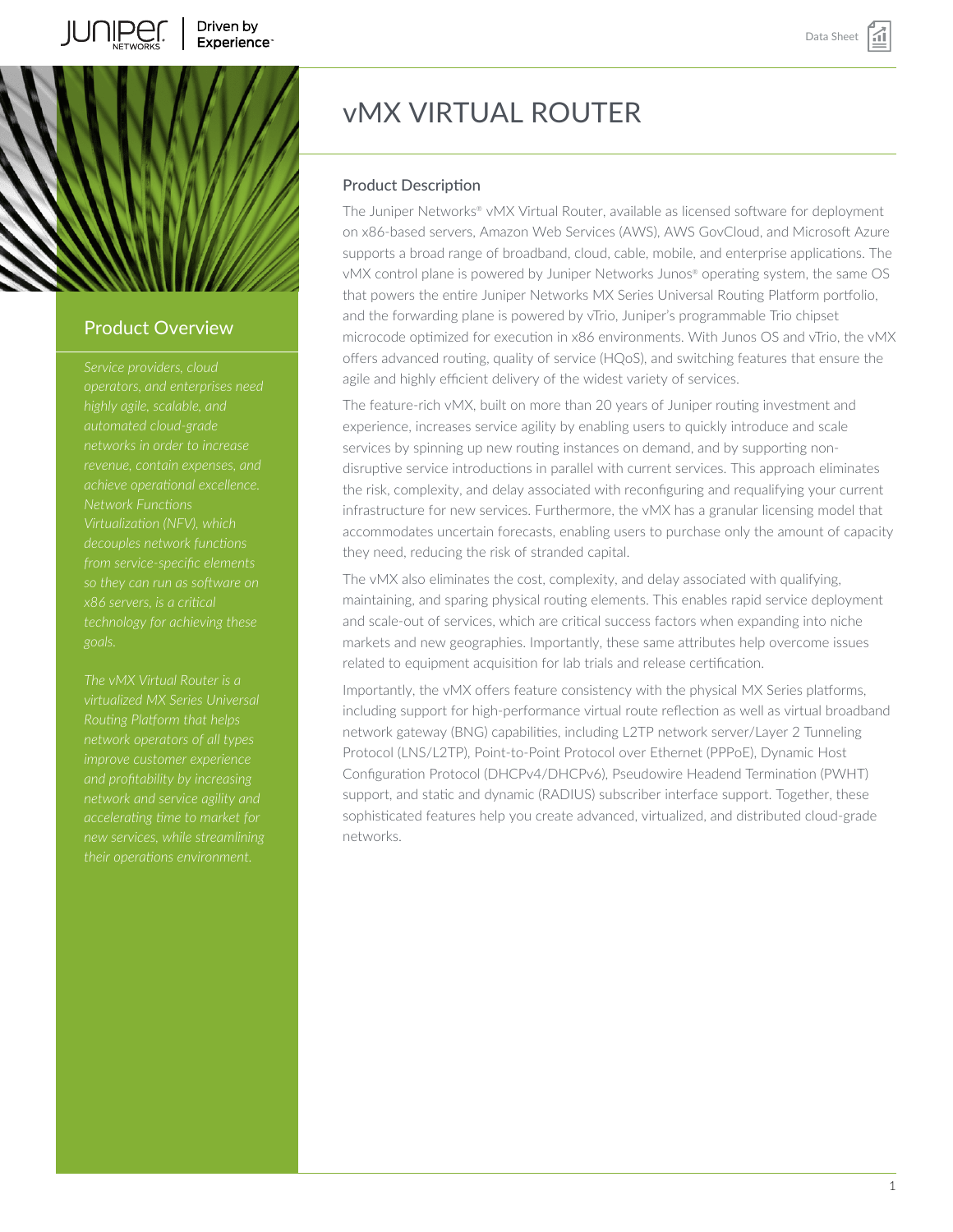

*Figure 1: The vMX architecture for VirtIO and SR-IOV.*

# Architecture and Key Components

The vMX consists of the following:

- Virtual control plane (VCP), which is Junos OS hosted on a virtual machine (VM).
- The virtual forwarding plane (VFP) runs the packet forwarding engine, which is the programmable Trio microcode optimized and compiled for x86 environments. Intel toolkits, including Data Plane Development Kit (DPDK) and Single Root IO Virtualization (SR-IOV), are also employed to further enhance forwarding performance.

OpenStack provides VM management and provisioning of infrastructure network connections, allowing vMX orchestration like any other cloud-based application and enabling customers to nondisruptively add the vMX to their operational environments. Additionally, the vMX is fully integrated with the Juniper Networks Contrail® Cloud Platform™, a turnkey cloud management solution that is hardened with open-source technologies including OpenStack, OpenContrail, Chef, and Puppet.

# Features and Benefits

## MX Series and vMX: Consistent, Compatible, and Complementary

The vMX and MX Series routers can be selected based on specific goals and objectives without any feature inconsistencies or operational penalties, enabling customers to control the pace of their network evolution without disrupting established operating environments.

MX Series customers can use the vMX to scale out their networks without impacting operations or staff training. Similarly, customers can use the vMX to satisfy immediate needs and adopt MX Series routers for service scale-up at some future point, again without operational disruption.

# World-Class Routing for World-Class Networks

The vMX is a true carrier-class router that supports the same broad set of IPv4/IPv6 capabilities available in the MX Series portfolio. This includes comprehensive VPN support at Layer 3 (unicast and multicast L3VPNs with CoS/QoS); BNG/LNS; and a variety of multicast techniques (physical interface module and Internet Group Management Protocol).

Additionally, the vMX supports advanced routing protocols such as Source Packet Routing in Networking (SPRING), also known as segment routing. SPRING helps operators ensure service quality and maximize network resource utilization by steering traffic based on the application's need at the source node.

## Comprehensive BNG Capabilities

The vMX makes an ideal BNG for extending broadband services to residential consumers and extending network access to wholesalers. The extensive suite of BNG feature support includes LNS/L2TP, PPPoE, DHCPv4/v6, PWHT, static and dynamic (RADIUS) subscriber interfaces, DHCP local server and relay, QinQ, integrated firewall filters, and reverse-path forwarding (RPF) check.

## Improve Control Plane Scale

Depending on the application, edge routers can run out of control plane resources before they run out of forwarding plane resources. The vMX overcomes this issue by allowing independent control plane and forwarding plane scale, enabling very large forwarding tables and a high number of flows to be supported.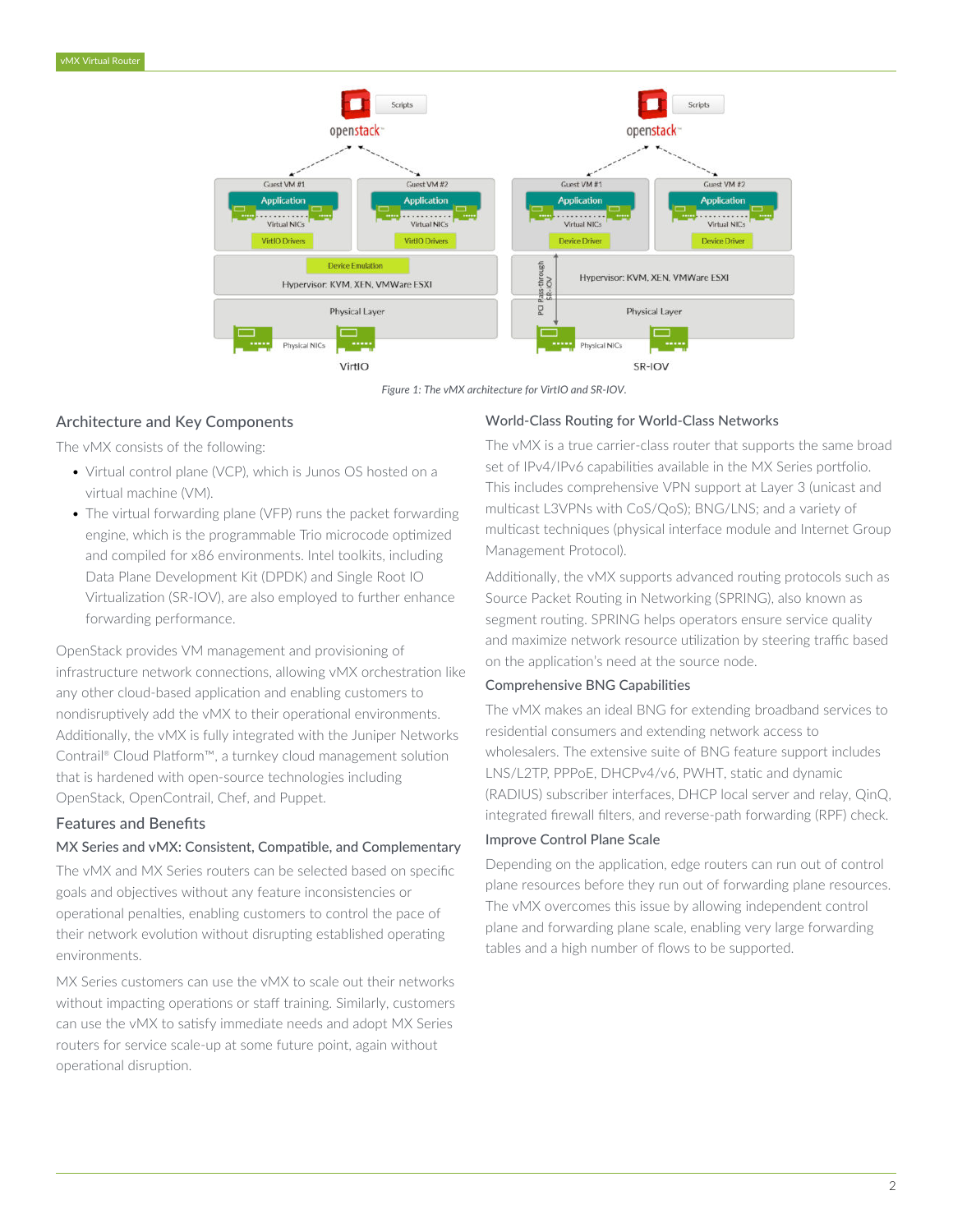#### Flexible Implementation Models

The vMX is available as licensed software for x86-based servers and on Amazon Web Services (AWS), where it can provide secure routing to the cloud and between virtual private clouds and virtual networks. Additionally, AWS customers can bring their own vMX licenses to the cloud, or take advantage of hourly or annual "pay-as you-go" pricing.

### Try Before You Buy

A free 60-day trial makes it easy to evaluate and qualify the vMX in your own network. Visit [https://www.juniper.net/us/en/dm/vmx](https://www.juniper.net/us/en/dm/vmx-trial-download.html)[trial-download.html](https://www.juniper.net/us/en/dm/vmx-trial-download.html) to download a vMX trial license. At the end of the trial period, a seamless conversion to purchase process ensures that there is no need to reinstall the vMX. You can also access a free [60-day vMX trial](https://aws.amazon.com/marketplace/pp/prodview-x2me6wo2s2qts) on AWS for the Bring Your Own License (BYOL) model, a free [30-day vMX trial](https://aws.amazon.com/marketplace/pp/prodview-qkf6h4yfmy5oq?qid=1487177789427&sr=0-6&ref_=srh_res_product_title) for the Pay As You Go license model, or a free [60-day vMX trial](https://azuremarketplace.microsoft.com/en-us/marketplace/apps/juniper-networks.vmx-services-gateway-byol?tab=Overview) on Azure for the BYOL model.

#### Low-Risk Market Entry and Expansion

Uncertain forecasts, facility costs, and pressure from incumbents can be formidable barriers to new market entry and geographic expansion. Implementing the vMX in data centers or collocation facilities instead of dedicated telco facilities is an easy and low-risk way to enter new markets and increase or decrease network capacity in response to disparities between forecast and actual service uptake. As demands grow, the vMX is easily scaled up; or conversely, if a service or market underperforms, vMX licenses and servers can be easily redeployed without stranding assets.

#### Automation and Programmability

Included in Junos OS, the Junos Automation Toolkit is a suite of tools supported on all Juniper Networks switches, routers, and security devices. These tools, which leverage the native XML capabilities of Junos OS, include commit scripts, op scripts, event policies and event scripts, and macros that help automate operational and configuration tasks. Additionally, the Juniper Extension Toolkit (JET) provides a modern programmable toolkit while maintaining a platform independent architecture, and includes support for:

- OpenConfig/YANG
- gRPC, Thrift, NETCONF
- JSON/XML
- API support for all modern programming languages
- Rich on-box scripting support using Python
- REST APIs

Together, Junos OS automation and programmability features save time by automating operational and configuration tasks, reduce the chance for error, speed troubleshooting, and maximize network uptime by warning operators of potential problems and automatically responding to system events.

#### vMX Minimum Hardware Requirements

| Description                    | Value                                                                                                                               |
|--------------------------------|-------------------------------------------------------------------------------------------------------------------------------------|
| Sample system<br>configuration | For low-bandwidth applications, the minimum CPU requirement is<br>Nehalem Intel processor generation or newer.                      |
|                                | For high-bandwidth applications, the minimum Intel CPU<br>generation required is Ivy-Bridge Intel processor generation or<br>newer. |
| Memory                         | Minimum: 16 GB                                                                                                                      |
| Storage                        | Local or network-attached storage (NAS)                                                                                             |
| Other requirements             | VT-d capability                                                                                                                     |

#### vMX Minimum Software Requirements

| Description      | Value                                   |
|------------------|-----------------------------------------|
| Operating system | Ubuntu 14.04 or 16.04 ITS<br>RedHat 7.4 |
| Virtualization   | QEMU-KVM 2.0.0<br>VMware ESXi 5.5/6.0   |

## Juniper Networks Services and Support

Juniper Networks is the leader in performance-enabling services that are designed to accelerate, extend, and optimize your highperformance network. Our services allow you to maximize operational efficiency while reducing costs and minimizing risk, achieving a faster time to value for your network. Juniper Networks ensures operational excellence by optimizing the network to maintain required levels of performance, reliability, and availability. For more details, please visit [https://www.juniper.net/us/en/](https://www.juniper.net/us/en/products.html) [products.html.](https://www.juniper.net/us/en/products.html)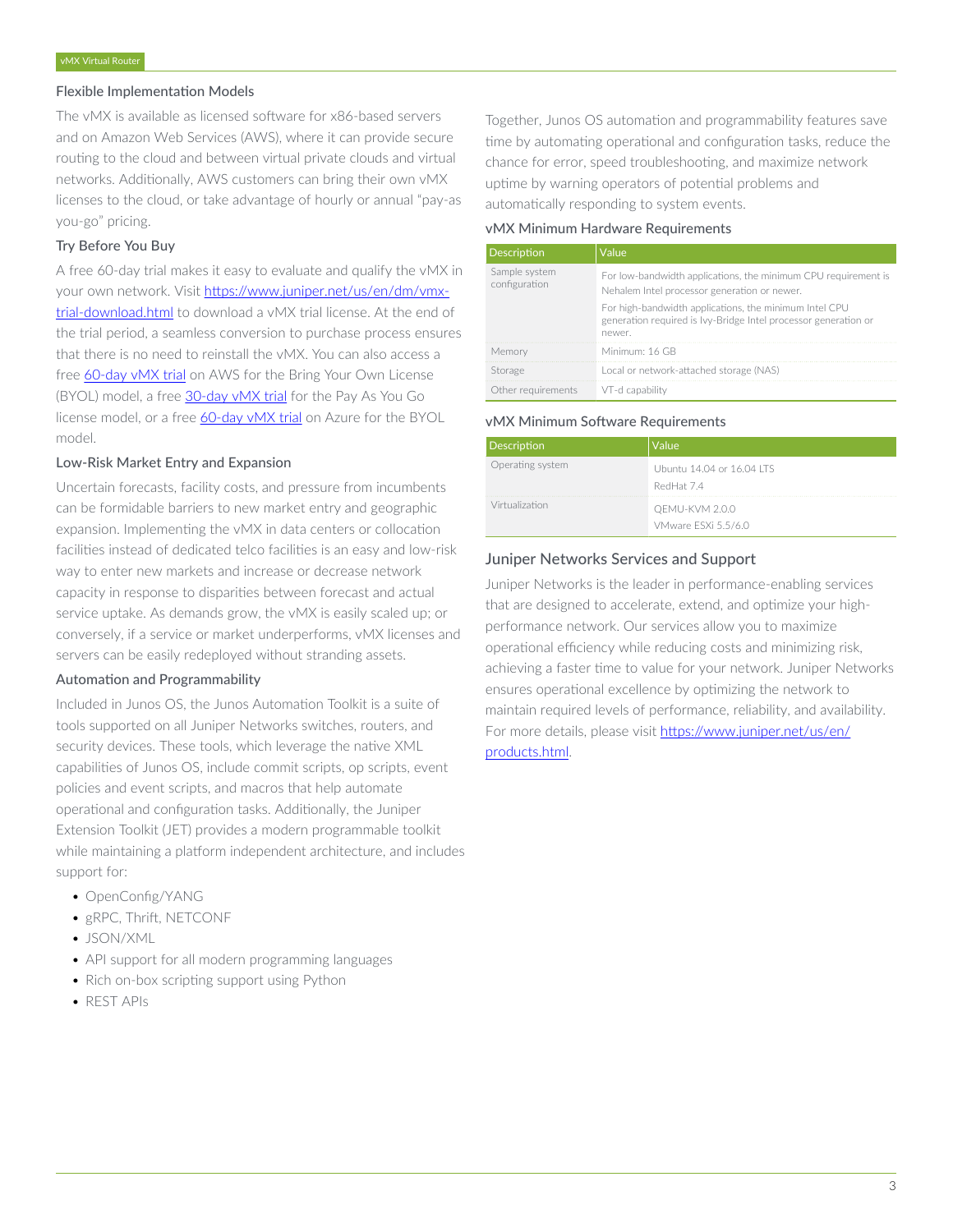# vMX Ordering Information

Bandwidth-based licenses are available for each application package for the following processing capacity limits: 100, 250, and 500 MB; 1, 5, 10, and 40 GB. Note: For 100, 250, and 500 MB, there is a combined SKU with all applications included.

| Product Number  | Description                                                                                                                                                                           |
|-----------------|---------------------------------------------------------------------------------------------------------------------------------------------------------------------------------------|
| <b>VMX-100M</b> | Perpetual 100 Mbps bandwidth license; supports 50 VPN instances (L3<br>VPN technologies), and 256,000 routing information base (RIB) and<br>forwarding information base (FIB) entries |
| <b>VMX-250M</b> | Perpetual 250 Mbps bandwidth license; supports 50 VPN instances (L3<br>VPN technologies), and 256,000 RIB and FIB entries                                                             |
| <b>VMX-500M</b> | Perpetual 500 Mbps bandwidth license; supports 50 VPN instances (L3<br>VPN technologies), and 256,000 RIB and FIB entries                                                             |
| VMX-BASF-1G     | Base perpetual 1 Gbps bandwidth license; supports 16 L3VPN instances<br>and no other VPN features, and 256,000 RIB and FIB entries                                                    |
| VMX-BASE-5G     | Base perpetual 5 Gbps bandwidth license; supports 16 L3VPN instances<br>and no other VPN features, and 256,000 RIB and FIB entries                                                    |
| VMX-BASE-10G    | Base perpetual 10 Gbps bandwidth license; supports 16 L3VPN<br>instances and no other VPN features, and 256,000 RIB and FIB entries                                                   |
| VMX-BASF-40G    | Base perpetual 40 Gbps bandwidth license; supports 16 L3VPN<br>instances and no other VPN features, and 256,000 RIB and FIB entries                                                   |
| VMX-BASE-100G   | Base perpetual 100 Gbps bandwidth license; supports 16 L3VPN<br>instances and no other VPN features, and 256,000 RIB and FIB entries                                                  |
| VMX-ADV-1G      | Advanced perpetual 1 Gbps license; supports 2 million RIB entries, 16<br>L3VPN instances, and 250 VPN instances (L3 VPN technologies)                                                 |
| VMX-ADV-5G      | Advanced perpetual 5 Gbps bandwidth license; supports 2 million RIB<br>entries, 16 L3VPN instances, and VPN instances (L3 VPN technologies)<br>up to system scale                     |
| VMX-ADV-10G     | Advanced perpetual 10 Gbps bandwidth license; supports 2 million RIB<br>entries, 16 L3VPN instances, and VPN instances (L3 VPN technologies)<br>up to system scale                    |
| VMX-ADV-40G     | Advanced perpetual 40 Gbps bandwidth license; supports 2 million RIB<br>entries, 16 L3VPN instances, and VPN instances (L3 VPN technologies)<br>up to system scale                    |
| VMX-ADV-100G    | Advanced perpetual 100 Gbps bandwidth license; supports 2 million RIB<br>entries, 16 L3VPN instances, and VPN instances (L3 VPN technologies)<br>up to system scale                   |
| VMX-PRM-1G      | Premium perpetual 1 Gbps bandwidth license; supports 4 million RIB<br>entries, and VPN instances (L3 VPN technologies) up to system scale                                             |
| VMX-PRM-5G      | Premium perpetual 5 Gbps bandwidth license; supports 4 million RIB<br>entries, and VPN instances (L3 VPN technologies) up to system scale                                             |
| VMX-PRM-10G     | Premium perpetual 10 Gbps bandwidth license; supports 4 million RIB<br>entries, and VPN instances (L3 VPN technologies) up to system scale                                            |
| VMX-PRM-40G     | Premium perpetual 40 Gbps bandwidth license; supports 4 million RIB<br>entries, and VPN instances (L3 VPN technologies) up to system scale                                            |
| VMX-PRM-100G    | Premium perpetual 100 Gbps bandwidth license; supports 4 million RIB<br>entries, and VPN instances (L3 VPN technologies) up to system scale                                           |

# Virtual BNG Ordering Information

Using the vMX as a virtual broadband network gateway (BNG) requires a vMX Premium bandwidth license for each virtual BNG instance (1, 5, 10, 40, or 100 GB) and a perpetual or annual Broadband Subscriber Scale license that is applied network wide. Broadband Subscriber Scale licenses are available in packages that support the following specific features.

| Package      | Description                                                                                                                                                                                    | <b>Potential Use Cases</b>                                                                                       |
|--------------|------------------------------------------------------------------------------------------------------------------------------------------------------------------------------------------------|------------------------------------------------------------------------------------------------------------------|
| Introductory | L2TP Introductory features:<br><b>L2TP LNS Services</b><br>• Secure Policy/Lawful Intercept<br>• Service Activation/Deactivation via<br><b>RADILIS</b><br>• Routing Engine-based HTTP Redirect | LNS wholesale (retailer)<br>Business wholesale (LNS)<br>Walled garden (e.g., billing)                            |
| Preferred    | All Introductory features, plus:<br>DHCP Subscriber Services<br>• PPP/LAC Subscriber Services<br>DHCP Relay and Local Server<br>$\bullet$                                                      | Residential BBE (PPP, DHCP)<br>Broadband business services<br>L2TP access concentrator (L2TP<br>LAC) (wholesale) |
| Flite        | All Preferred features, plus:<br>• Wireline Policy Management via Gx<br>(PCEF)<br>Wireline online charging via Gy (PCEF)<br><b>Pseudowire Headend Termination</b>                              | Advanced multicast video<br>IP/MPLS PWHT and subscriber<br>management<br>Fixed/mobile policy convergence         |

# The following table provides a list of Broadband Subscriber Scale licenses.

| <b>Product Number</b> | Description                                                                    |
|-----------------------|--------------------------------------------------------------------------------|
| VBNG-INTR-1K          | Perpetual Introductory vBNG license for up to 1,000 subscriber<br>sessions     |
| VBNG-INTR-10K         | Perpetual Introductory vBNG license for up to 10,000 subscriber<br>sessions    |
| VBNG-INTR-100K        | Perpetual Introductory vBNG license for up to 100,000 subscriber<br>sessions   |
| VBNG-INTR-1M          | Perpetual Introductory vBNG license for up to 1 million subscriber<br>sessions |
| VBNG-INTR-1K-1YR      | Annual Introductory vBNG license for up to 1,000 subscriber<br>sessions        |
| VBNG-INTR-10K-1YR     | Annual Introductory vBNG license for up to 10,000 subscriber<br>sessions       |
| VBNG-INTR-100K-1YR    | Annual Introductory vBNG license for up to 100,000 subscriber<br>sessions      |
| VBNG-INTR-1M-1YR      | Annual Introductory vBNG license for up to 1 million subscriber<br>sessions    |
| VBNG-PREF-1K          | Perpetual Preferred vBNG license for up to 1,000 subscriber<br>sessions        |
| VBNG-PRFF-10K         | Perpetual Preferred vBNG license for up to 10,000 subscriber<br>sessions       |
| VBNG-PRFF-100K        | Perpetual Preferred vBNG license for up to 100,000 subscriber<br>sessions      |
| VBNG-PREF-1M          | Perpetual Preferred vBNG license for up to 1 million subscriber<br>sessions    |
| VBNG-PREF-1K-1YR      | Annual Preferred vBNG license for up to 1,000 subscriber sessions              |
| VBNG-PREF-10K-1YR     | Annual Preferred vBNG license for up to 10,000 subscriber<br>sessions          |
|                       | VBNG-PREF-100K-1YR Annual Preferred vBNG license for up to 100,000 subscribers |
| VBNG-PREF-1M-1YR      | Annual Preferred vBNG license for up to 1 million subscribers                  |
| VBNG-FLIT-1K          | Perpetual Elite vBNG license for up to 1,000 subscriber sessions               |
| VBNG-ELIT-10K         | Perpetual Elite vBNG license for up to 10,000 subscriber sessions              |
| VBNG-ELIT-100K        | Perpetual Elite vBNG license for up to 100,000 subscriber sessions             |
| VBNG-ELIT-1M          | Perpetual Elite vBNG license for up to 1 million subscriber sessions           |
| VBNG-FI IT-1K-1YR     | Annual Elite vBNG license for up to 1.000 subscriber sessions                  |
| VBNG-FI ITF-10K-1YR   | Annual Elite vBNG license for up to 10,000 subscriber sessions                 |
| VBNG-FI IT-100K-1YR   | Annual Elite vBNG license for up to 100,000 subscriber sessions                |
| VBNG-ELIT-1M-1YR      | Annual Elite vBNG license for up to 1 million subscriber sessions              |